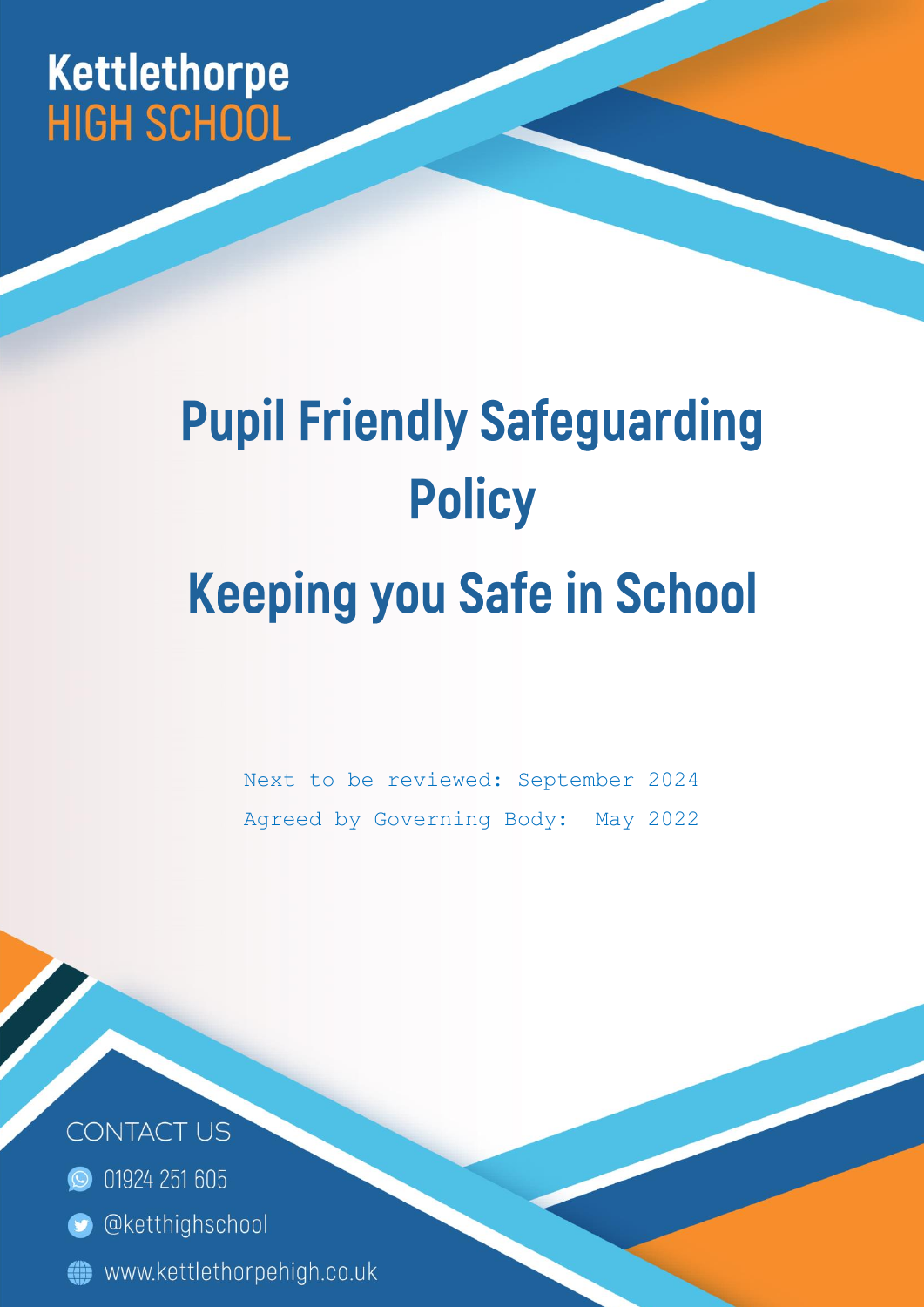Kettlethorpe High School is our school and we want it to be a safe place. The adults here will do everything they can to make sure you are protected and happy. To help them do this, they have lots of rules to follow. This policy is to help you understand what Safeguarding means to you and to help you decide what could be a "problem" and whom you should talk to.

The adults in school think that Safeguarding means that they should:

- Protect you from harm
- Make sure nothing stops you being healthy or developing properly
- Make sure you are safely looked after
- Make sure you have the best life chances and can grow up happy and successful.

They agree that to make sure they look after you they will:

- Make the school a friendly, welcoming and supportive place to spend time in: somewhere you want to be
- Be there for you to talk to if you need to and know who to ask for help
- Give you safe messages in your lessons to help you learn how to look after yourself both online and in the real world
- Have all the right rules in place to help look after you. They will follow these rules all of the time (these rules are sometimes called policies).

#### Abuse

When someone hurts you it can be called abuse. This is when someone does something to you that is harmful, unpleasant or painful.

Things like:

- If someone deliberately hits you, hurts you, injures you or humiliates you in different ways
- If someone says or does something that makes you feel bad about yourself or hurts your feelings which makes you feel scared, sad, upset or frightened
- If someone shouts, threatens, hits or hurts someone you love whilst you are around which makes you scared, unhappy or worried
- If someone does not take proper care of you so you feel abandoned, lonely or neglected. You might not be able to eat or wash regularly, or you might not be able to come to school every day or on time
- If someone touches you in a way that you do not like for example touching your private parts
- If someone makes you look at things which make you feel ashamed, embarrassed, uncomfortable or guilty. They may ask you to keep it a secret or give you presents.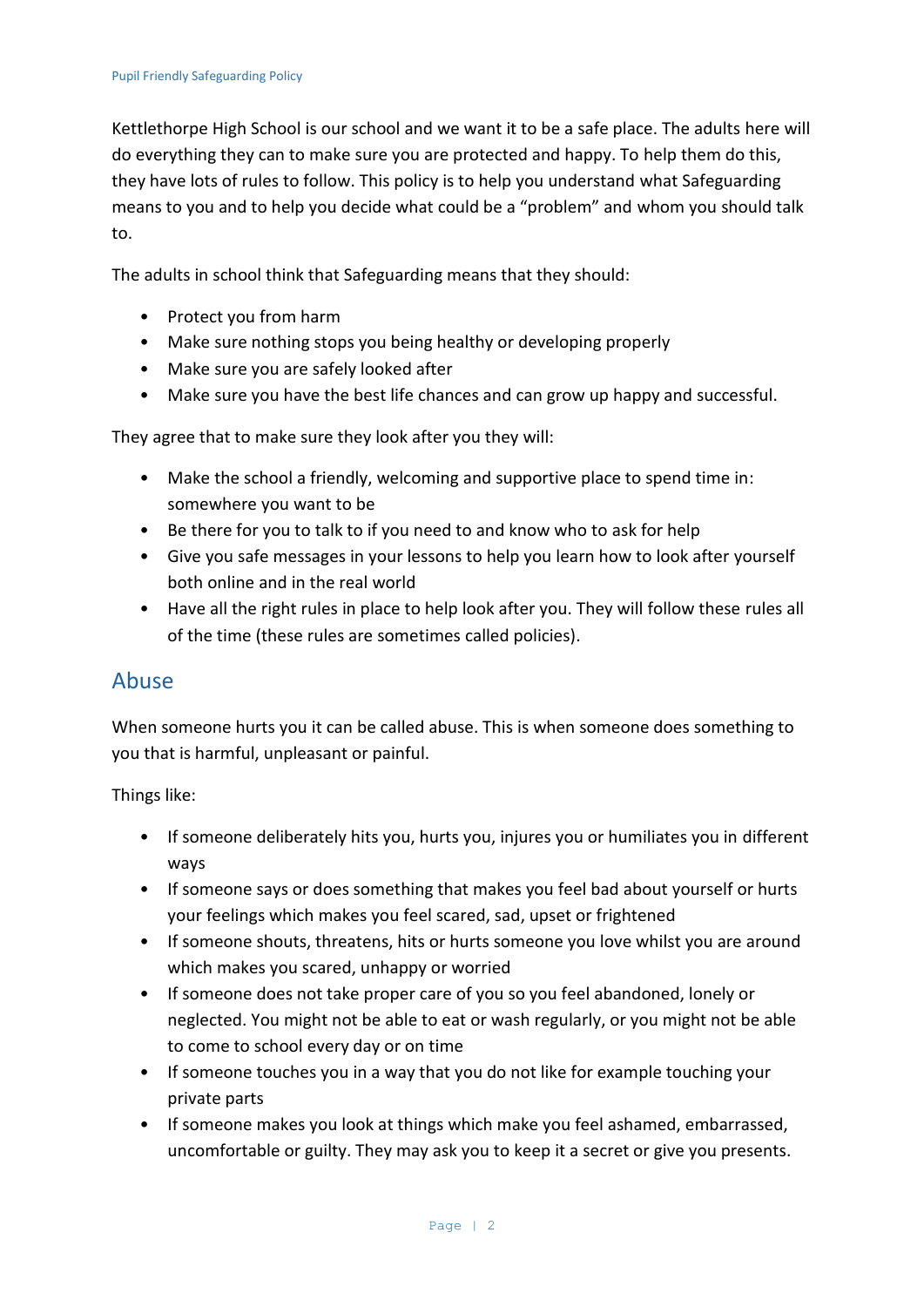Abuse is never okay and if you are being or have been abused, you must remember: it is not your fault. You must always tell someone and they will help it to stop.

#### In and Out of School

All of the staff at Kettlethorpe High School will do their best to make sure the building is safe for you to learn in and spend time in. We will make sure that we know who everyone is in the school by asking visitors to sign in at reception. You will always know who a visitor to the school is because they will have signed in at reception and will display the printed badge they receive. Visitors who have not had a Disclosure and Barring Service (DBS) check will be required to wear a red lanyard, and should be supervised, at all times, by an adult. Visitors who have had a DBS will be required to wear a blue lanyard. The building, outside areas and fields will be as safe as they can be for you so that you do not hurt yourself, although accidents can happen if you are not careful. Staff will look after you if the fire alarm goes off and you should know what to do and where to go. When you leave school to go on a trip somewhere, the staff will make sure they can keep you safe wherever you are going.

#### What we will do

At Kettlethorpe High School we will help you in the following ways:

- We will do our best to spot if there is a problem. All of the staff in the school have had lessons in this
- We will work with other people (including the people at home) to help protect you and solve any problems you may have
- We will listen to you if you want to talk to us and need our help. We will always take you seriously
- We will support and encourage you and will respect your wishes and views.

At Kettlethorpe High School you can talk to any member of staff, but you should know that there are a number of staff who are responsible for making sure you are safe and well cared for. People in school who can help you are:

| Mrs Mumby      | Ms Bennett (Year Manager)    |
|----------------|------------------------------|
| Mr Bennett     | Mrs Lancaster (Year Manager) |
| Mr Douglas     | Mr Lewton (Year Manager)     |
| Mrs Babbage    | Mrs Parton (Year Manager)    |
| Mrs Del-Grande | Ms Davies (Year Manager)     |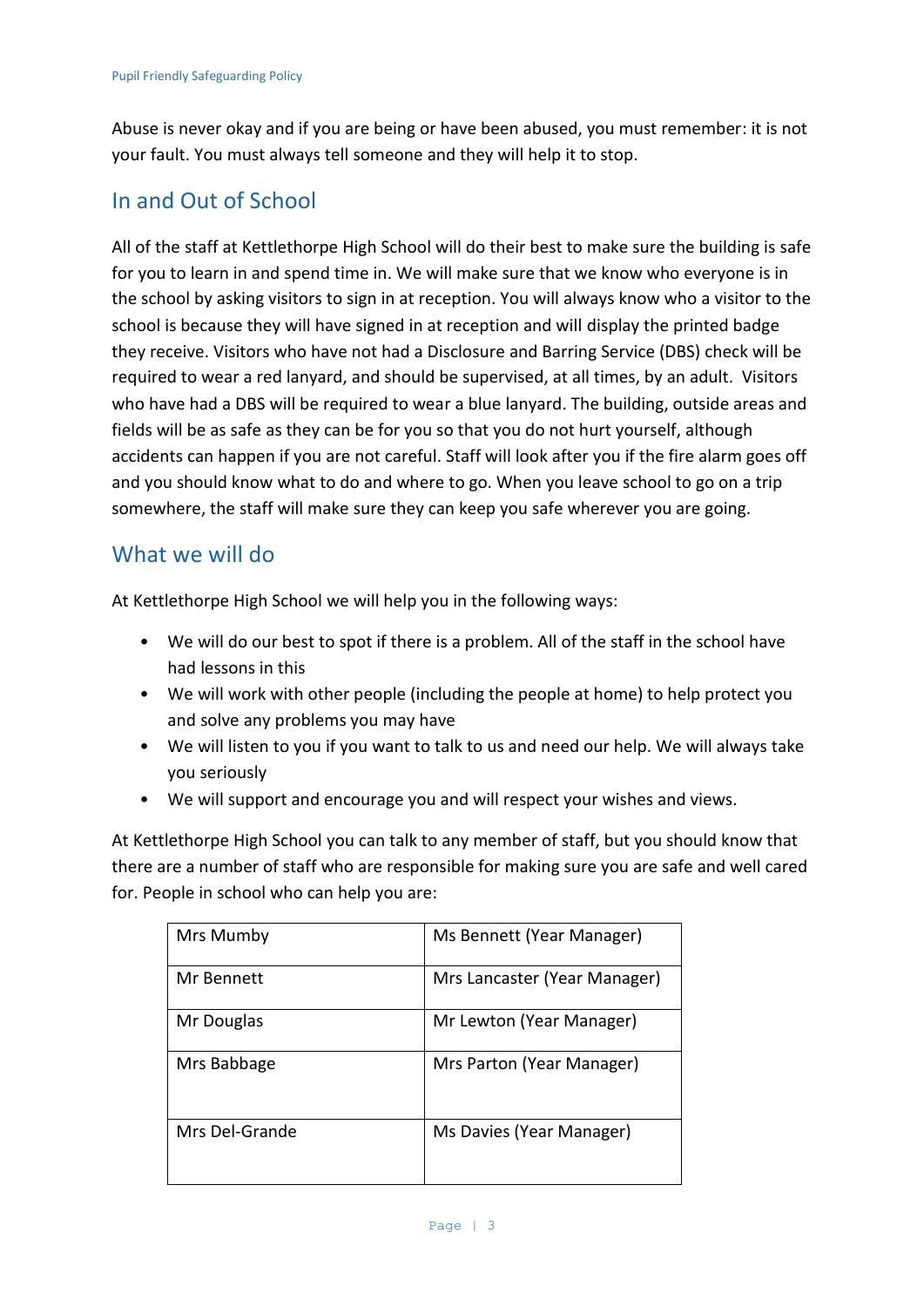It is important that you know:

- It is never your fault if someone is hurting or abusing you
- There is always someone who can help you
- If you do speak to someone, they cannot always keep what you have said to themselves, they may need to pass it onto the safeguarding team
- If someone is hurting you, they might also be hurting someone else so it is important that you tell someone to make it stop
- Every child should enjoy their right to a happy and safe childhood.

### **DO NOT BE SCARED TO TELL SOMEONE STRAIGHT AWAY - WE WILL ALWAYS LISTEN**

#### Tips for keeping yourself safe

**Bullying:** If you think a pupil or a grown up is bullying you or someone you know, you must tell your parents/carers, a teacher or someone you can trust as soon as you can. It will not stop unless you do.

**Saying funny things to you:** If a pupil or a grown up says something to you, or you hear something that you do not like or that upsets you, you must tell your parents/carer, a teacher or someone you can trust.

**Touching you:** Your body belongs to you and not to anyone else. This means all of your body. If someone touches you on a part of your body like your bottom, chest or anywhere else you do not like, it is not okay. You must tell your parents/carers, a teacher or someone you can trust as soon as you can.

**Hitting, punching or smacking you:** If a pupil or a grown up hits you, punches or smacks you or hurts you in any way, you must tell your parents/carers, a teacher or someone you can trust as soon as you can.

**Secrets:** Secrets such as surprise parties are fun, but some secrets are not good and should never be kept. Bullying should not be kept a secret and no-one should ask you to keep a kiss, hug or touch a secret. You must tell your parents/carers, a teacher or someone you can trust as soon as you can. Do not keep a secret.

**Presents:** Presents are a good thing to get, but you should not take a present from anyone without checking with your parents/carers first. Most of the time it will be okay, but sometimes people try and trick children into doing something by giving them presents (like sweets, money or phones) This is sometimes called a bribe. If it does not seem right, tell someone as soon as you can.